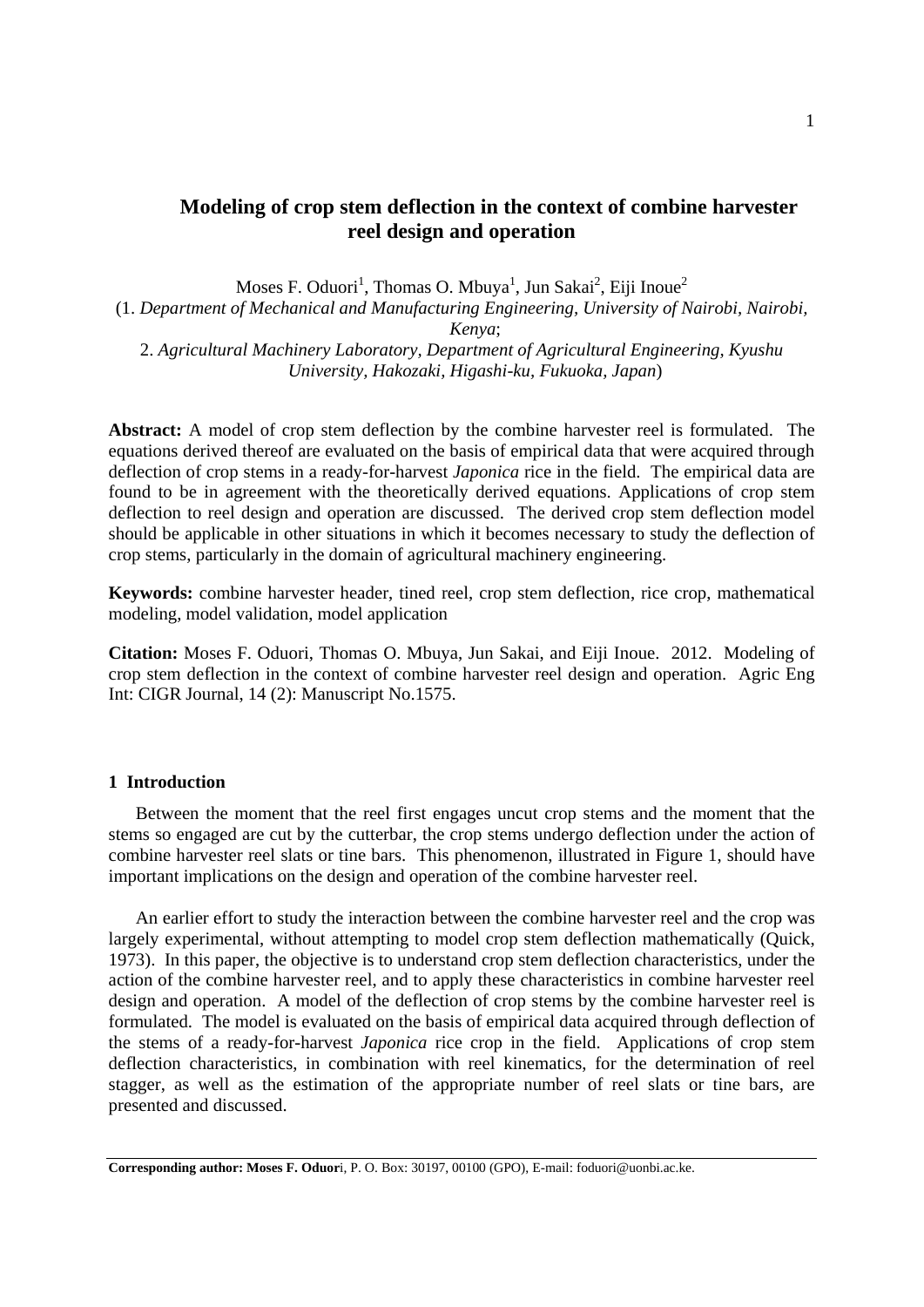

Figure 1 Deflection of an uncut stem by the reel

### **2 Model formulation**

### **2.1 Assumptions**

1) A bunch of stems deflected by the reel shall be considered to behave like a single, initially vertical cantilever that is fixed at the base.

2) At its point of action, the deflecting force shall be considered to be directed normal to the curvature of the cantilever.

3) The stress-strain relationship for the deflected stems shall be assumed to be linearly elastic.

The assumption of small deflections, commonly made in mechanical and structural engineering, is not made here. Referring to Figure 2a, the coordinate system has been chosen so as to realize a right-handed system with positive deflection directed from right to left. According to the elementary theory of elastic bending (Den Hartog, 1977; Popov, 1990; Hibbeler, 2008), at an arbitrary point, denoted (*Y*, *Z*), along the length of the deflected cantilever, we may write:

$$
\frac{1}{r} = \frac{d\phi}{ds} = \frac{M}{EI} \tag{1}
$$

Furthermore, it should be evident in Figure 2b that the bending moment at the point (*Y*, *Z*), is:

$$
M = F[(Y_m - Y)\cos\phi_m + (Z_m - Z)\sin\phi_m]
$$
 (2)

Where:  $Y_m$  and  $Z_m$  are the coordinates of the point of contact between the force  $F$  and the crop stem.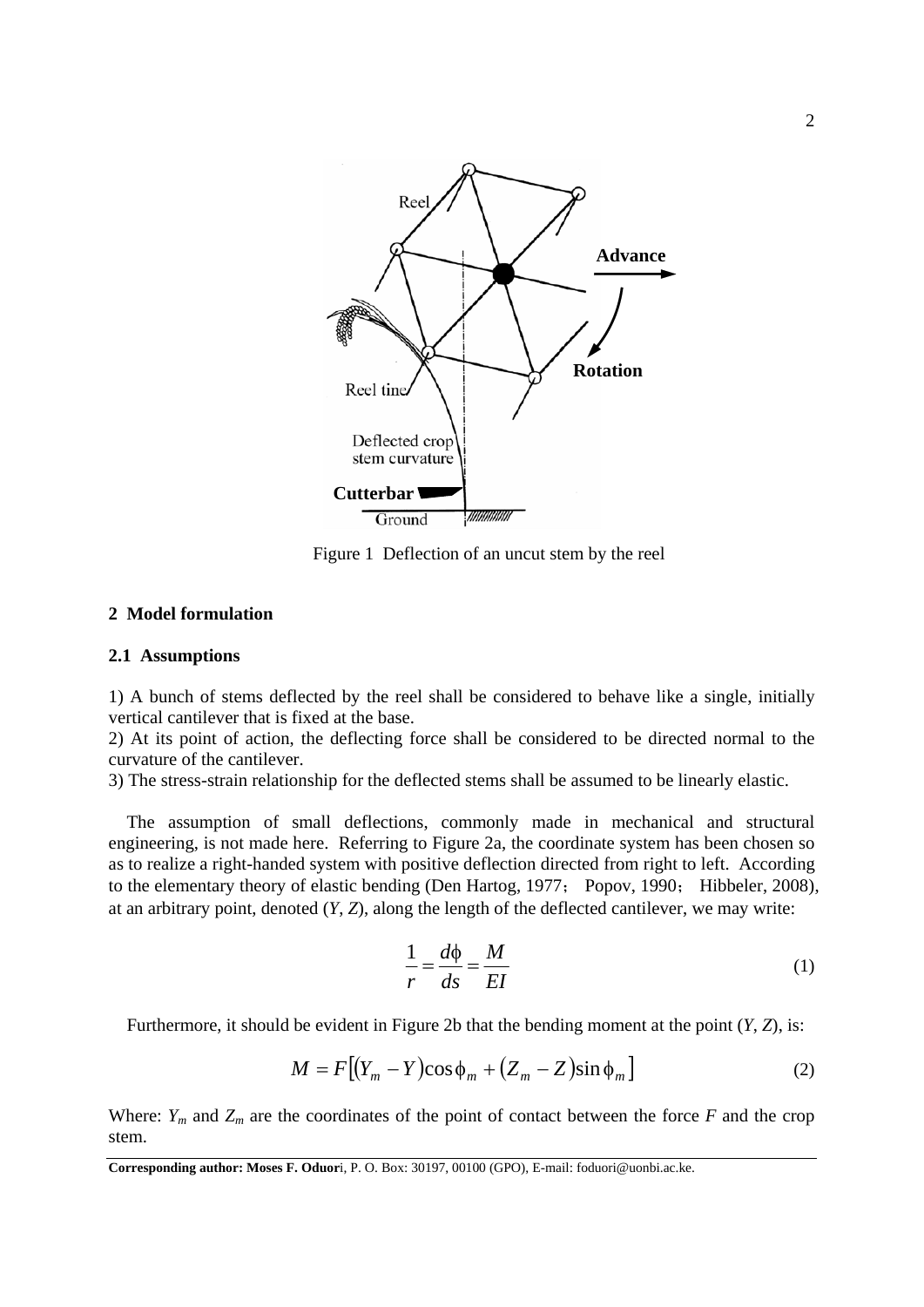

Figure 2a Deflection of the stem due to external force *F*



Figure 2b Free body diagram of a segment of the deflected stem

**Corresponding author: Moses F. Oduor**i, P. O. Box: 30197, 00100 (GPO), E-mail: foduori@uonbi.ac.ke. Figure 3a illustrates the deflection model with the coordinates transformed in a manner that is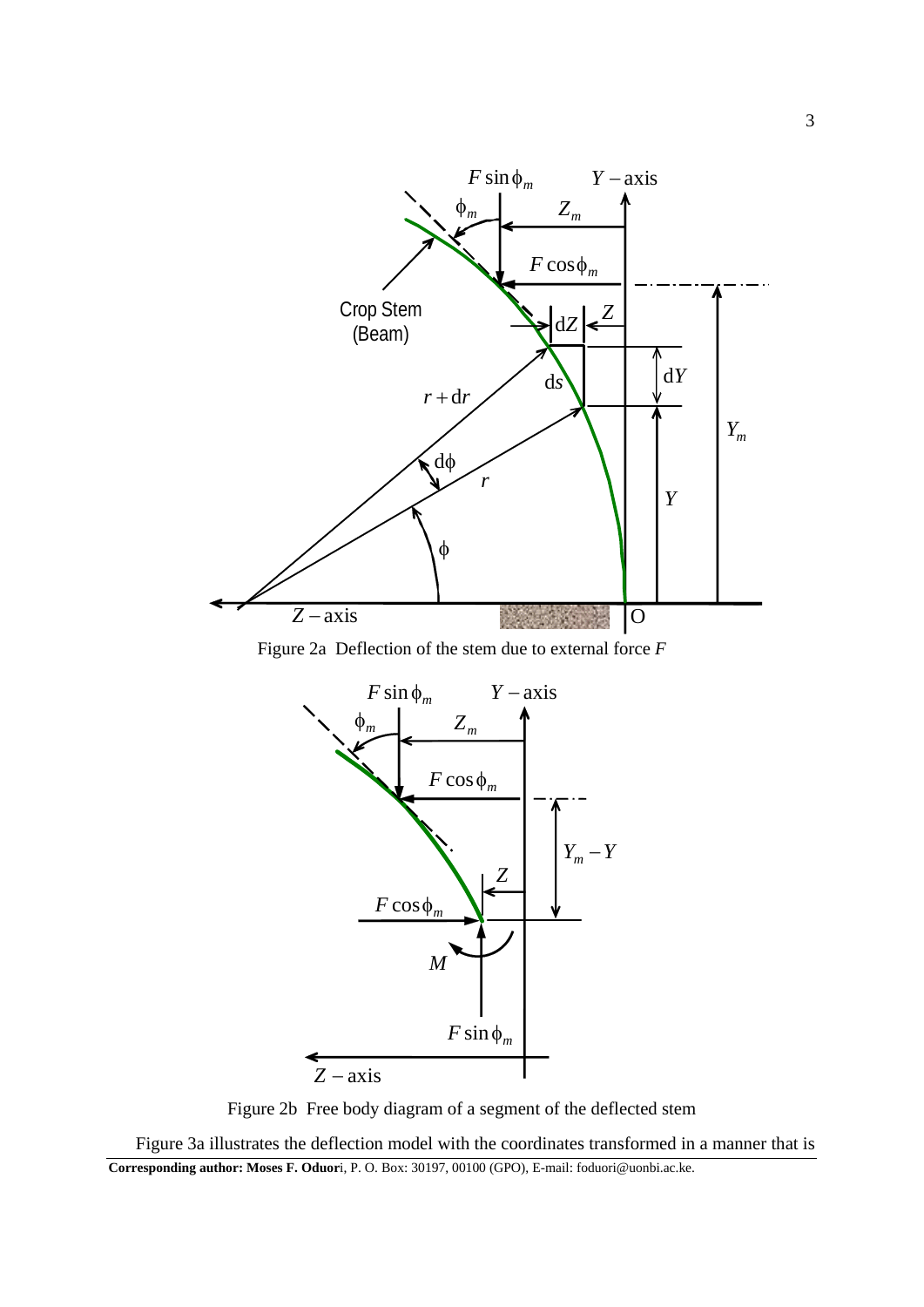similar, but not equivalent, to the transformation from rectangular Cartesian coordinates to polar coordinates, which is common in the study of kinematics (Tuma, 1974). Referring to Figure 3b, this transformation is obtained as follows:

$$
L_m - L = bc + cf = (Y_m - Y)\cos\phi_m + (Z_m - Z)\sin\phi_m
$$
  
\n
$$
N_m - N = ac - ad = (Y_m - Y)\sin\phi_m - (Z_m - Z)\cos\phi_m
$$
\n(3a)

Equation (3a) can be readily combined into a single matrix equation, as follows:

$$
\begin{cases}\n(L_m - L) \\
(N_m - N)\n\end{cases} =\n\begin{bmatrix}\n\cos \phi_m & \sin \phi_m \\
\sin \phi_m & -\cos \phi_m\n\end{bmatrix}\n\begin{bmatrix}\n(Y_m - Y) \\
(Z_m - z)\n\end{bmatrix}
$$
\n(3b)



Figure 3a Transformed model of a deflected stem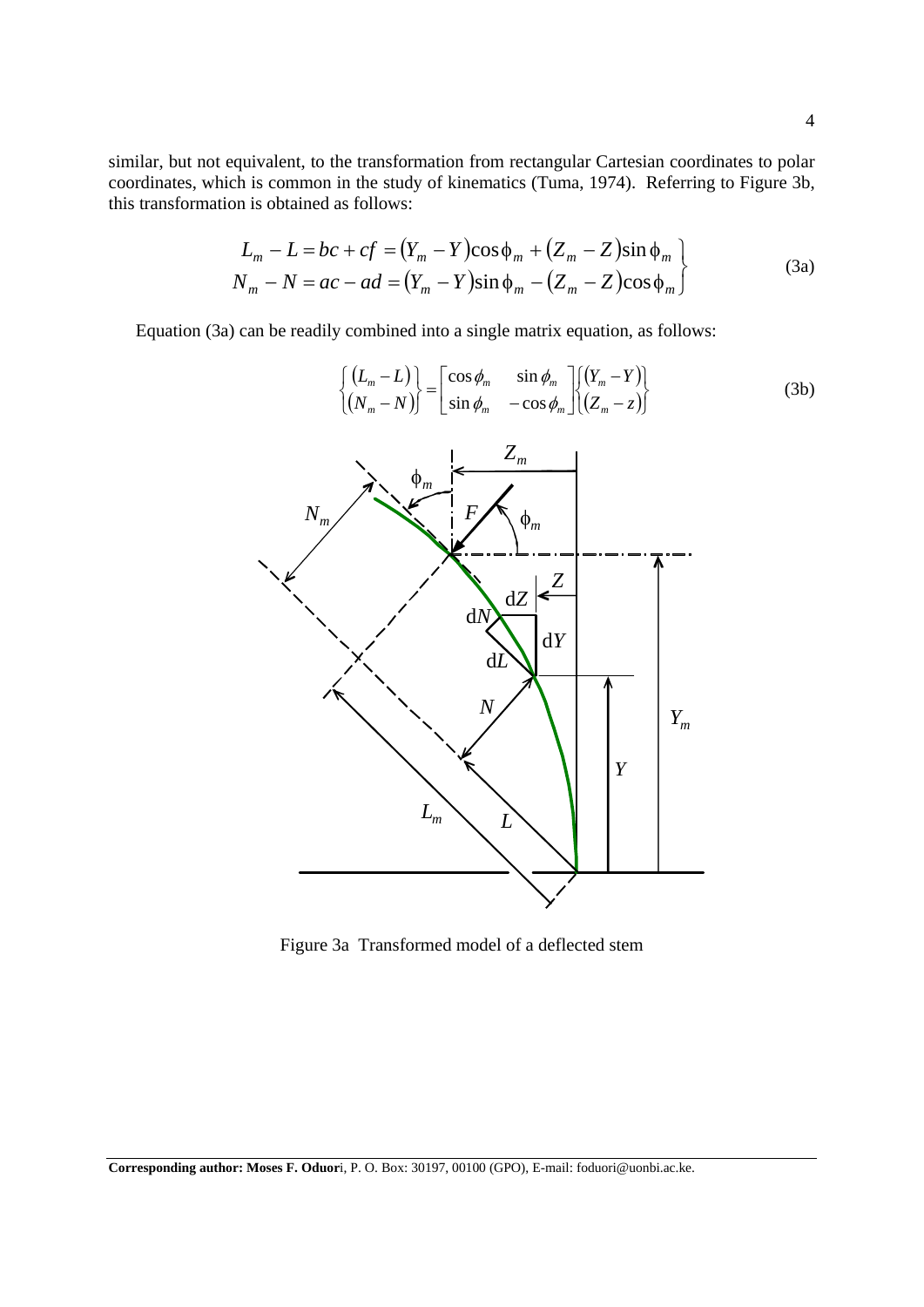

Figure 3b Construction for the derivation of Equation (3a)

In Equation (3b), since *L* and *N* are both zero when *Y* and *Z* are both zero, it follows that:

$$
\begin{Bmatrix} L_m \\ N_m \end{Bmatrix} = \begin{bmatrix} \cos \phi_m & \sin \phi_m \\ \sin \phi_m & -\cos \phi_m \end{bmatrix} \begin{Bmatrix} Y_m \\ Z_m \end{Bmatrix}
$$
 (3c)

The transformation matrix of Equation (3b) and (3c) is a special one. It is equal to its own transpose and therefore symmetric. Its transpose is also equal to its inverse and therefore the matrix is orthogonal, as can be seen in Equation (3d) below. This also means that the matrix is equal to its own inverse. Such a matrix is also known as an involutory matrix (Sawyer, 1982).

$$
\begin{bmatrix}\n\cos \phi_m & \sin \phi_m \\
\sin \phi_m & -\cos \phi_m\n\end{bmatrix}\n\begin{bmatrix}\n\cos \phi_m & \sin \phi_m \\
\sin \phi_m & -\cos \phi_m\n\end{bmatrix}\n=\n\begin{bmatrix}\n1 & 0 \\
0 & 1\n\end{bmatrix}
$$
\n(3d)

In the context of plane transformation geometry, this matrix has the form of a reflection matrix (Sawyer, 1982), that maps (*Y*, *Z*) coordinate into their mirror image (*L*, *N*). Therefore:

$$
L_m = Y_m \text{ and } N_m = Z_m \tag{3e}
$$

The relationships in Equation (3e) may not be apparent by looking a Figure 3a. In any case, that figure is not drawn to scale. However, the validity of Equation (3e) can be checked by substituting them into Equation (3c) to obtain the following: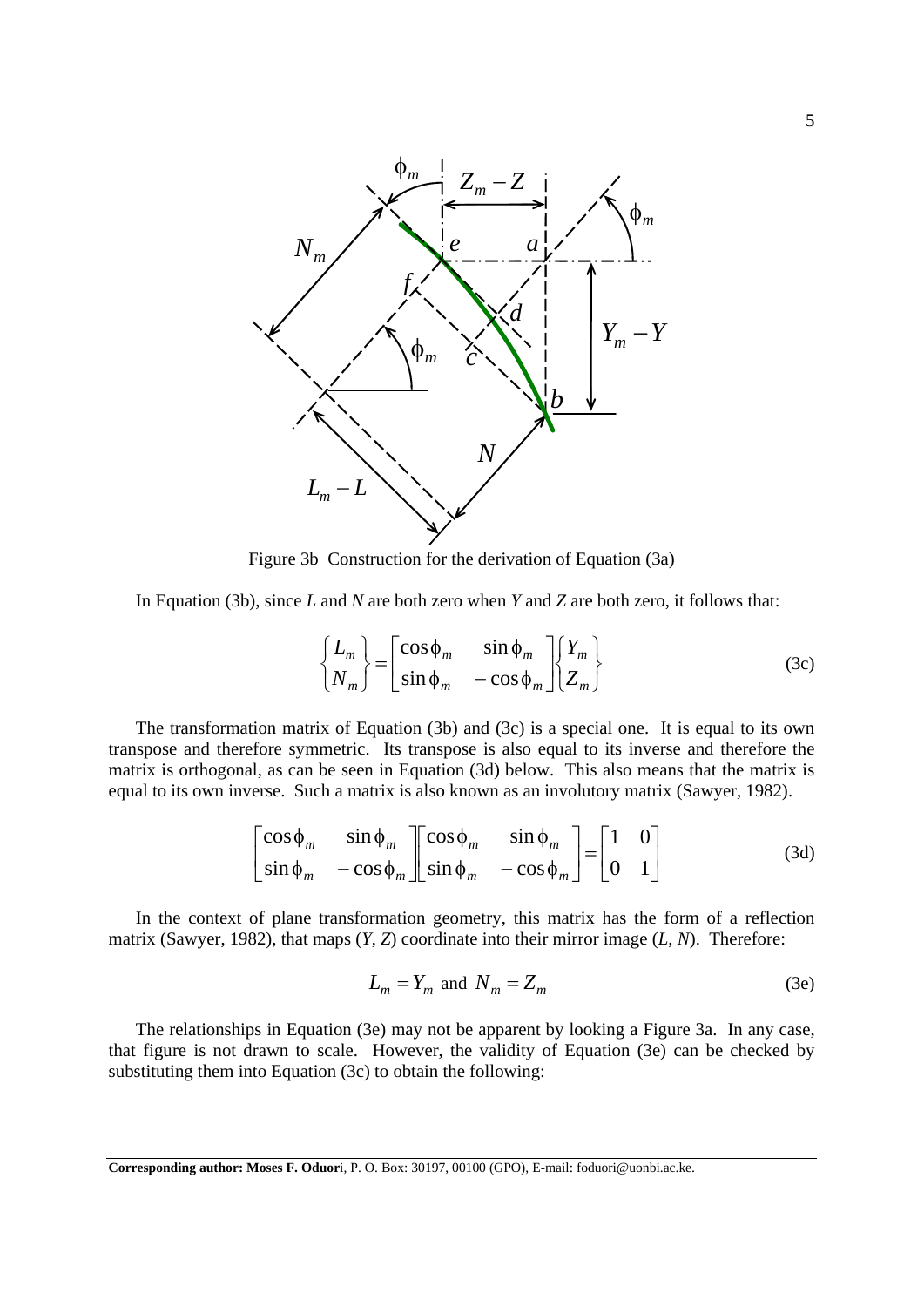6

$$
Y_m = Y_m \cos \phi_m + Z_m \sin \phi_m
$$
  
\n
$$
Z_m = Y_m \sin \phi_m - Z_m \cos \phi_m
$$
\n(3f)

By squaring each of the equations in (3f), the following is readily obtained:

$$
Y_m^2 = Y_m^2 \cos^2 \phi_m + 2Y_m Z_m \sin \phi_m \cos \phi_m + Z_m^2 \sin^2 \phi_m
$$
  

$$
Z_m^2 = Y_m^2 \sin^2 \phi_m - 2Y_m Z_m \sin \phi_m \cos \phi_m + Z_m^2 \cos^2 \phi_m
$$
 (3g)

Finally, by adding corresponding terms in Equation (3g), the following is obtained, which completes the check for validity of Equation (3e):

$$
Y_m^2 + Z_m^2 = Y_m^2 + Z_m^2
$$
 (3h)

With the results obtained in Equation (3a) through (3h), it follows that, in Figure 3a, the straight line joining the origin O of the coordinate system to the point of contact between the external force *F* and the crop stem, makes an angle of  $\phi_m/2$  with the vertical *Y* axis. Therefore:

$$
\phi_m = 2 \tan^{-1} \left( \frac{Z_m}{Y_m} \right) \tag{4}
$$

Equation (4) is based entirely on the geometry of deflection. It does not involve material properties of the deflected cantilever. Therefore, Equation (4) can be used whether the material of the deflected beam is purely elastic or otherwise.



Figure 3c Free body diagram of a segment of the deflected stem

Moreover, from Equation (2), (3a) and in Figure 3c, it is evident that the bending moment at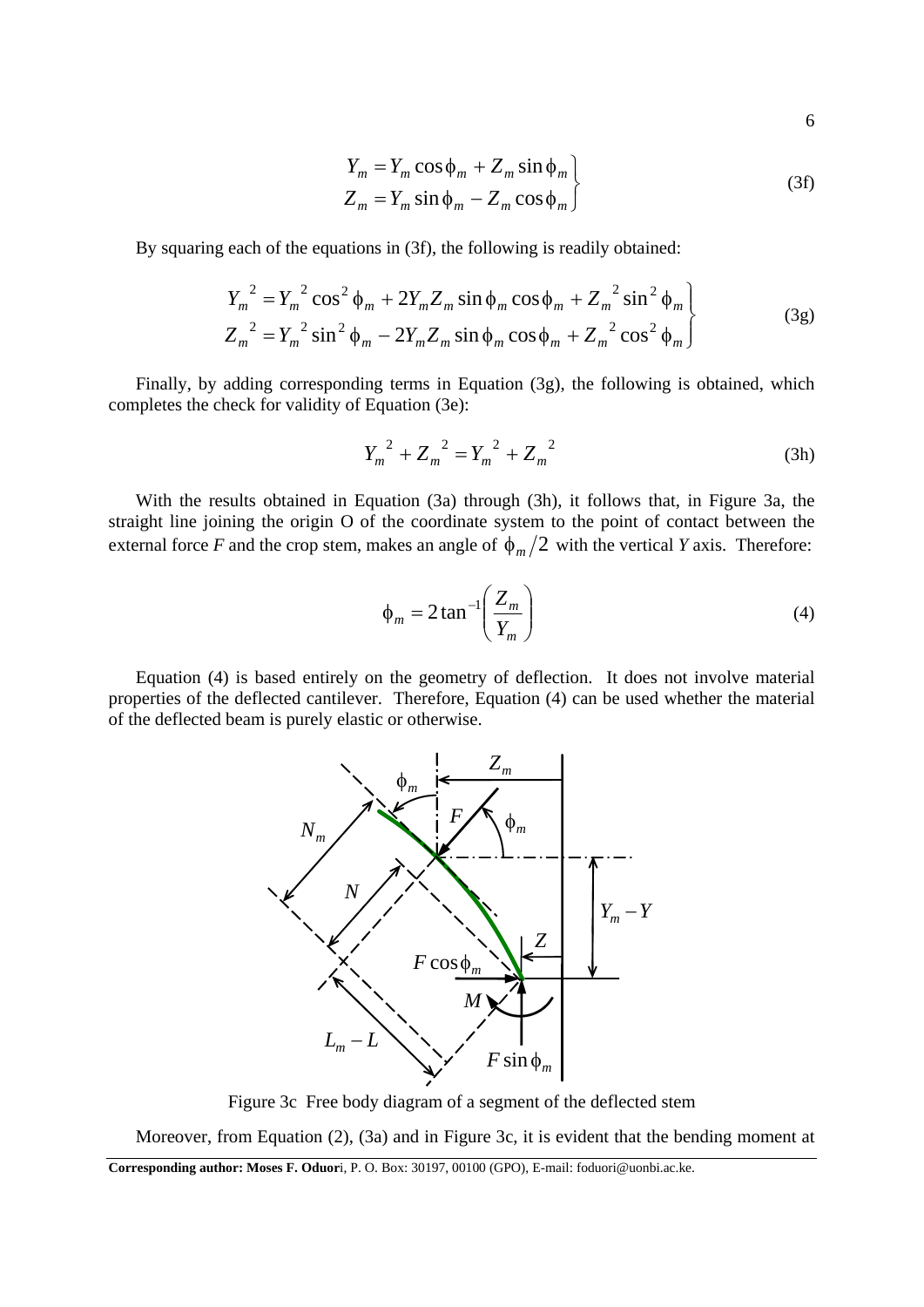the point  $(Y, Z)$  on the deflected stem, due to the externally applied force  $F$ , is given by:

$$
M = F(L_m - L) \tag{5}
$$



Figure 3d Enlarged stem element

Figure 3d, which is extracted from Figure 2a and 3a, shows an enlarged stem element at the point (*Y*, *Z*) along the length of the deflected stem. It can be seen in Figure 3d that:

$$
\frac{dL}{ds} = \cos(\phi_m - \phi) \tag{6}
$$

From Equation (1), (5) and (6), it follows that:

$$
\cos(\phi_m - \phi) = \frac{d\phi}{ds} \times \frac{dL}{d\phi} = \frac{M}{EI} \times \frac{dL}{d\phi} = \frac{F}{EI}(L_m - L) \times \frac{dL}{d\phi}
$$

Therefore:

$$
\cos(\phi_m - \phi) = \frac{F}{EI}(L_m - L)dL
$$
\n(7)

Timoshenko and Gere (1961) formulated a similar model, involving large lateral deflection of a column, which led to an elliptical integral. Elliptical integrals can only be evaluated numerically. In contrast, the introduction here of *L* as the variable of integration instead of *s* greatly simplifies the problem.

Equation (7) can be readily integrated provided that the relationship between *EI* and *L* is known. The following possible scenarios will be considered, compared and contrasted:

**Corresponding author: Moses F. Oduor**i, P. O. Box: 30197, 00100 (GPO), E-mail: foduori@uonbi.ac.ke.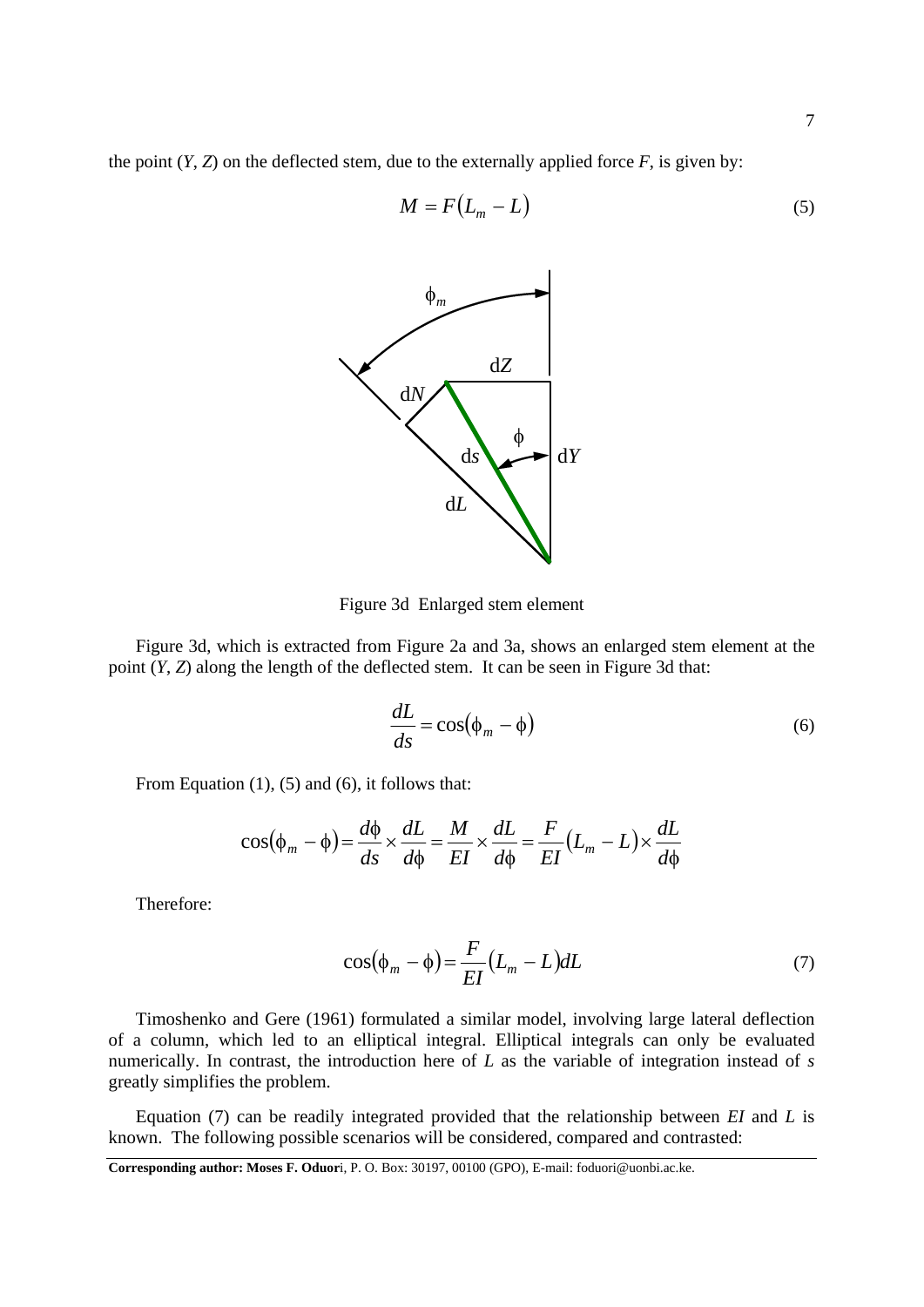$$
\sin(\phi_m) = \frac{F}{2EI} L_m^2 \tag{8}
$$

2) The stems are naturally so formed as to be of uniform strength throughout their lengths if they are loaded as cantilevers with concentrated loads at or near their free ends. Suggs and Splinter (1965) made a similar assumption in their study of the mechanical properties of tobacco stalks.

Here, strength refers to the ability of the stems to withstand flexural loading. Thus, uniform strength would require that, under the prescribed loading, the flexural (bending) stress does not vary along the length of the stems.

The bending stress at the surface of the stalk, at any cross section along its loaded length, may be expressed as follows, if the cross section is assumed to be circular with a diametral neutral plane (Hearn, 1985):

$$
\sigma = \frac{32M}{\pi D^3} \tag{9a}
$$

Where: *D* is the diameter of the cross section.

Thus, from Equation (5) and (9a), the bending stress at the cross section at the base of the stem ( $L = 0$ , diameter  $D_0$ ) would be:

$$
\sigma_0 = \frac{32FL_m}{\pi D_0^3} \tag{9b}
$$

Similarly, for an arbitrary cross section (arbitrary  $L$ , diameter  $D$ ):

$$
\sigma = \frac{32F(L_m - L)}{\pi D^3}
$$
 (9c)

If the stress is to remain constant throughout the length of the stem then  $\sigma$  may be equated to  $\sigma_0$ , leading to the following result:

$$
\frac{D_0}{D} = \left[\frac{L}{L_m - L}\right]^{\frac{1}{3}}
$$
\n(9d)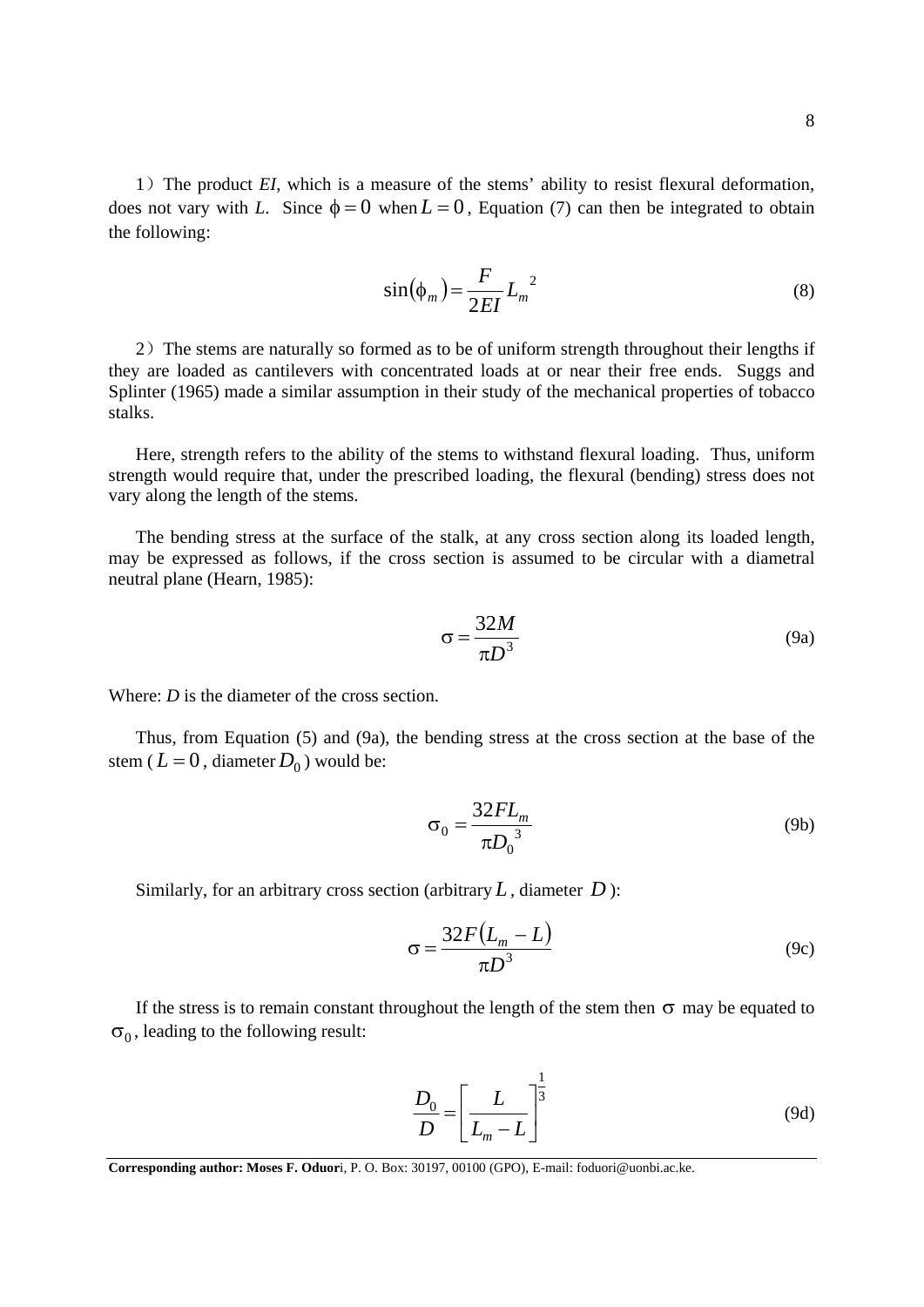The second moment of area about a diameter of a circular cross section is given by (Popov, 1990):

$$
I = \frac{\pi D^4}{64} \tag{9e}
$$

Denoting the second moment of area at the base of the stem by  $I_0$  and using Equations (9d) and (9e) leads to the following result:

$$
\frac{I_0}{I} = \left[\frac{D_0}{D}\right]^4 = \left[\frac{L}{L_m - L}\right]^{\frac{4}{3}}
$$
(9f)

Further, along with Equation (9f), if the modulus of elasticity, *E,* is assumed to be constant, then Equation (7) may be integrated to obtain the following:

$$
\sin(\phi_m) = \frac{3FL_m^2}{2EI_0} \tag{9g}
$$

Apparently the nature of variation of *EI* with *L* may not alter the essential form of the equation corresponding to Equation (8) or (9g). In both equations,  $sin(\phi_m)$  is proportional to  $L_m^2$ .

More generally, we assume that *EI* varies with *L* in an unknown but continuous manner that may therefore be represented in the form of a Taylor-McLaurin polynomial (Larson, Hostetler and Edwards, 1994; Zill, 1985) as follows:

$$
\frac{1}{EI} = \frac{1}{E_0 I_0} \left[ 1 + \sum_{i=1}^{k} A_i L^i \right]
$$
 (10)

Where:  $E_0 I_0$  corresponds to the base of the cantilever and  $(k + 1)$  is the number of terms in the Taylor-McLaurin polynomial. Thus substituting into Equation (7) and integrating yields:

$$
\int_{0}^{\phi_m} \cos(\phi_m - \phi) d\phi = \frac{F}{E_0 I_0} \int_{0}^{L_m} (L_m - L) \left[ 1 + \sum_{i=1}^{k} A_i L^i \right] dL \tag{11}
$$

As a result of which:

$$
\sin(\phi_m) = \left[1 + \sum_{i=1}^{k} \left[ \left[ \frac{2}{(i+1)(i+2)} \right] A_i L_m^{i} \right] \right] \frac{FL_m^{2}}{2E_0 I_0}
$$
(12a)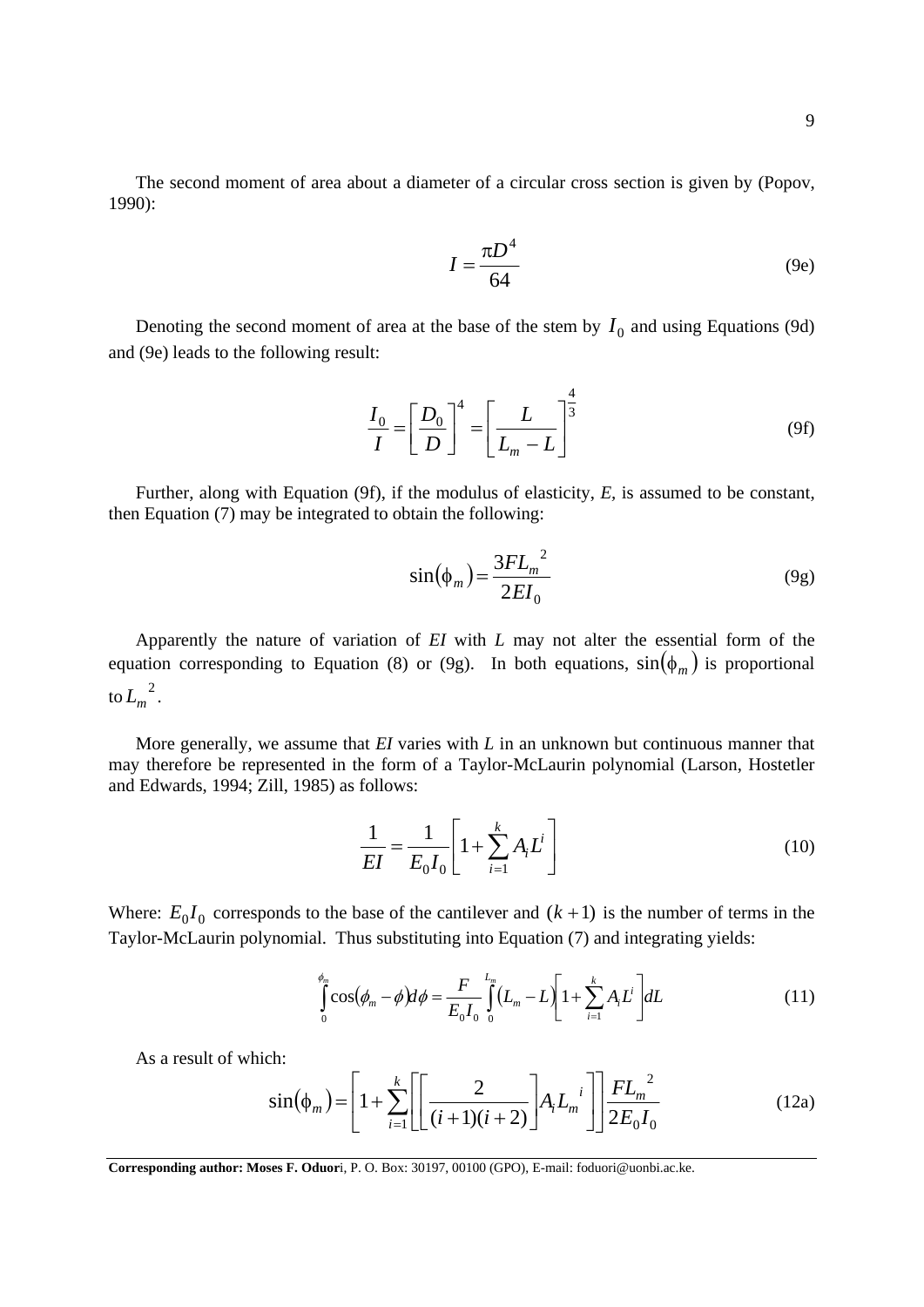In Equation (12a), let us introduce the following notation:

$$
B_i = \sum_{i=1}^{k} \left[ \left[ \frac{2}{(i+1)(i+2)} \right] A_i L_m^{i} \right]
$$
 (12b)

Then it follows that for  $i = 0$ :

$$
B_0 = A_0 \tag{12c}
$$

In the above expression,  $B_0$  is a constant coefficient that should take on an appropriate value that agrees with Equation (12a). If  $B_0 = 1$  then Equation (12a) can be re-written as follows:

$$
\sin(\phi_m) = \left[\sum_{i=0}^{k} B_i\right] \frac{FL_m^2}{2E_0I_0} \tag{12d}
$$

Equation (12d) will be used with empirical data to evaluate the model, as detailed in section 3 below.

### **3 Evaluation of the model**

Measurement of deflection of the stems of a *Japonica* rice crop in the field has been described and discussed elsewhere (Oduori, 1994; Sakai, Inoue, and Oduori, 1993a). Relevant deflection data,  $Z_m$ , were sampled for three different rates of continuous deflection,  $U_d$ , with the deflecting force applied at three different heights,  $Y_m$ . For each run of the experiment, values of  $Y_m$  and  $U_d$  were set and then the corresponding values of  $Z_m$  were measured. Each set of treatments were replicated three times. The results are reviewed here by way of evaluation of the model formulated in the preceding section.

#### **3.1 The relationship involving**  $\phi_m$ **,**  $X_m$ **, and**  $Y_m$

Experimentally obtained values of  $\phi_m$  were plotted against  $\tan^{-1}(Z_m/Y_m)$  in order to study the validity of Equation (4). A typical plot is shown in Figure 4 for the case of  $Y_m = 0.45$  and  $U_d$  = 0.01. In practice,  $U_d$  corresponds to the rate of deflection of the crop stems by the reel tine bar, which can be quite slow, being the horizontal component of the resultant of header advance velocity and tine bar peripheral velocity. At some point in the cycle of reel motion, this horizontal component of the resultant velocity actually becomes zero.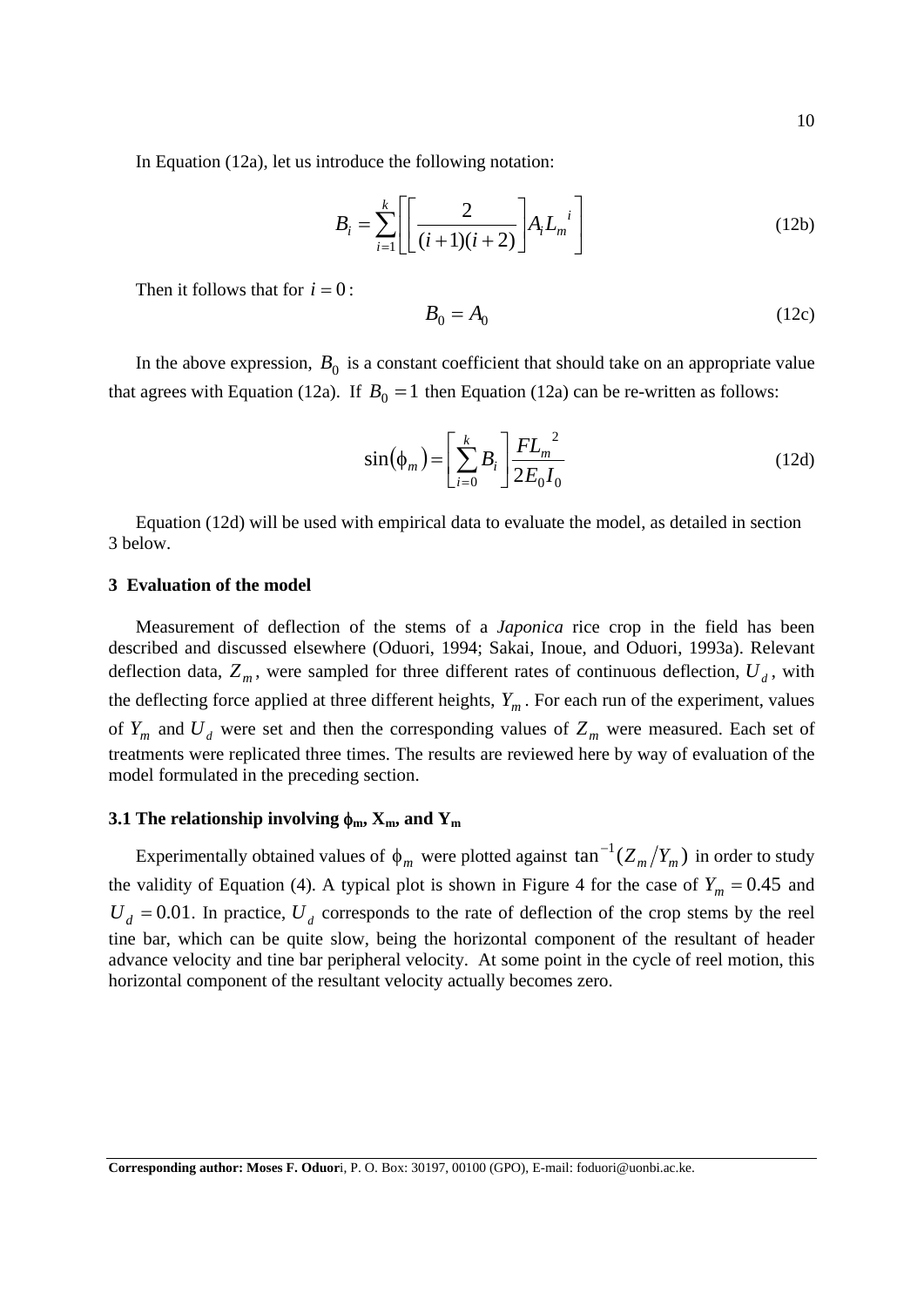

Figure 4 Relationship involving  $Z_m$ ,  $Y_m$  and  $\phi_m$ 

In Figure 4, a least-squares regression line of the form  $\phi_m = \beta_0 + \beta_1 \tan^{-1}(Z_m/Y_m)$  was fitted to the empirical data. Results of the linear regression for all nine treatments are given in Table 1.

| Height, $Y_m$<br>(m) | Speed, $U_d$<br>(m/s) | Y Intercept, $\beta_0$<br>(rad) | Gradient, $\beta_1$<br>(dimensionless) | Coefficient of<br>determination, $R^2$ |
|----------------------|-----------------------|---------------------------------|----------------------------------------|----------------------------------------|
| 0.35                 | 0.005                 | $-0.12$                         | 1.52                                   | 0.99                                   |
| 0.35                 | 0.010                 | $-0.06$                         | 1.2                                    | 0.98                                   |
| 0.35                 | 0.015                 | $-0.265$                        | 1.698                                  | 0.992                                  |
| 0.40                 | 0.005                 | $-0.322$                        | 2.170                                  | 0.998                                  |
| 0.40                 | 0.010                 | $-0.154$                        | 1.693                                  | 0.945                                  |
| 0.40                 | 0.015                 | $-0.294$                        | 2.164                                  | 0.970                                  |
| 0.45                 | 0.005                 | $-0.096$                        | 1.781                                  | 0.938                                  |
| 0.45                 | 0.010                 | $-0.388$                        | 2.114                                  | 0.992                                  |
| 0.45                 | 0.015                 | $-0.354$                        | 1.996                                  | 0.985                                  |

Table 1 Results of the least-squares linear regression of  $\phi_m$  on  $\tan^{-1}(Z_m/Y_m)$ 

Using average values of the data in Table 1, we may write:

$$
\phi_m = -0.228 + 1.814 \tan^{-1} \left( \frac{Z_m}{Y_m} \right) \tag{13}
$$

which appears to be in reasonable agreement with Equation (4), but in a few treatments, for instance, in row two, the gradient is "1.2" which is about half the predicted value of "2". This values is an outlier, though some natural variability can be expected in the behavior of natural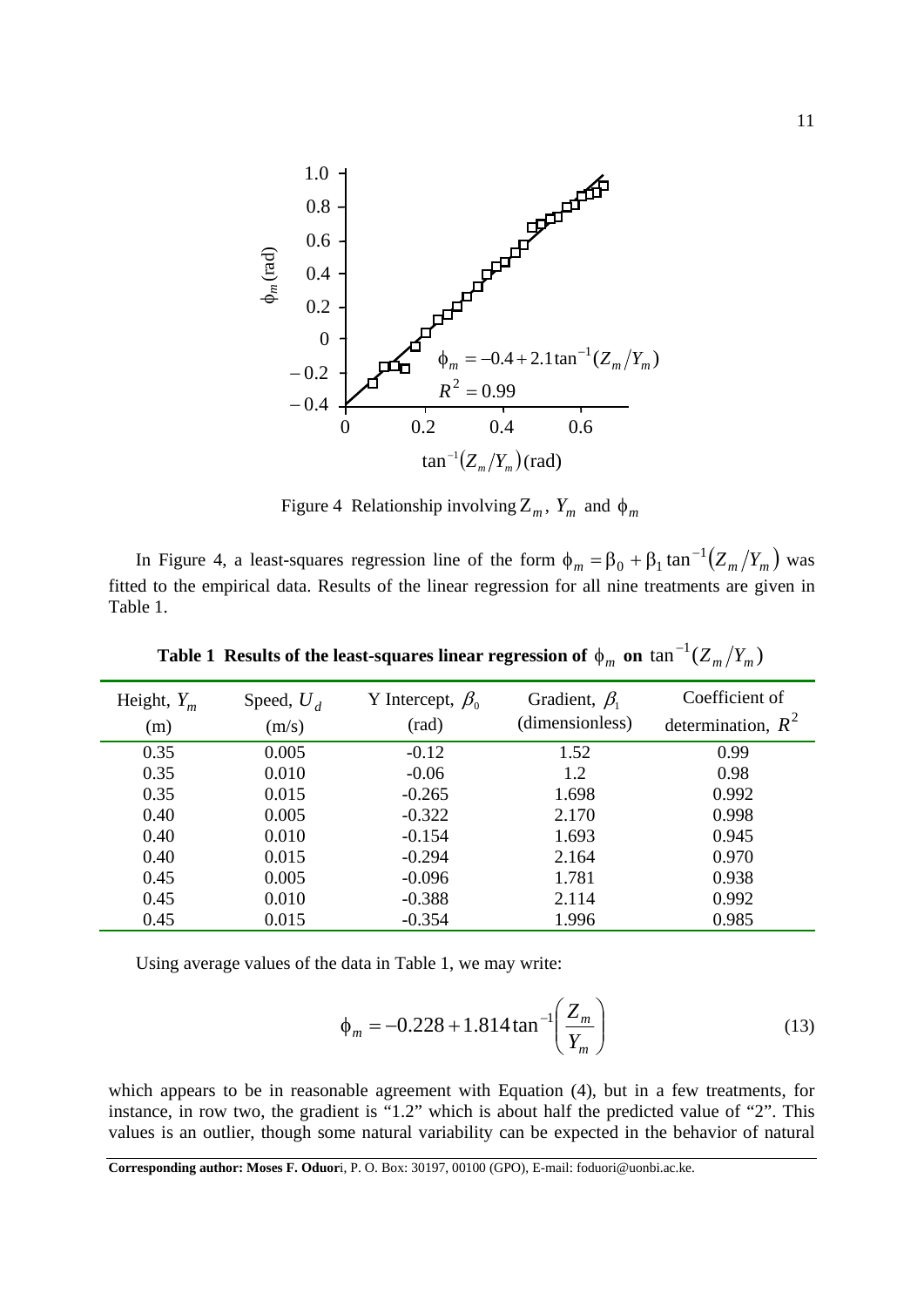entities such as crop stems.

With reference to Table 1, results of *t-*tests indicated that the mean of the empirical value of  $\beta_1$  was not significantly different from the theoretical value ( $\beta_1 = 2$  of Equation (4)). On the other hand, the mean value of  $\beta_0$  was found to be significantly different from zero; therefore the assumption of an initially vertical cantilever is not quite valid, probably, to a large extent, due to the spreading out of crop foliage towards the top. Though  $\beta_1$  was found to be moderately correlated to  $Y_m$ , a one-way ANOVA indicated that the effect of  $Y_m$  on  $\beta_1$  was not significant even at the 5% level.

Let us now introduce the following quantity:



Figure 5 Example of a graph of  $f(L_m)$  against  $L_m$ 

In Figure 5, the quantity  $f(L_m)$  was plotted against  $L_m$ , with the values of F,  $L_m$  and  $\phi_m$ having been calculated from experimentally determined data. It is evident that except for the initial stages of deflection of the stems, the quantity denoted  $f(L_m)$  remains substantially constant. This result implies that we may write:

$$
\sin(\phi_m) = CFL_m^{2}
$$
 (13b)

**Corresponding author: Moses F. Oduor**i, P. O. Box: 30197, 00100 (GPO), E-mail: foduori@uonbi.ac.ke. In Equation (13b), *C* is a constant and the equation has the general form suggested by the special cases of Equation  $(8)$  and  $(9g)$  and even  $(12d)$ . The situation in the initial stages of deflection is probably complicated by the outward spread of the crop foliage as opposed to the idealized vertical cantilever model, but then it occupies only a small portion of the total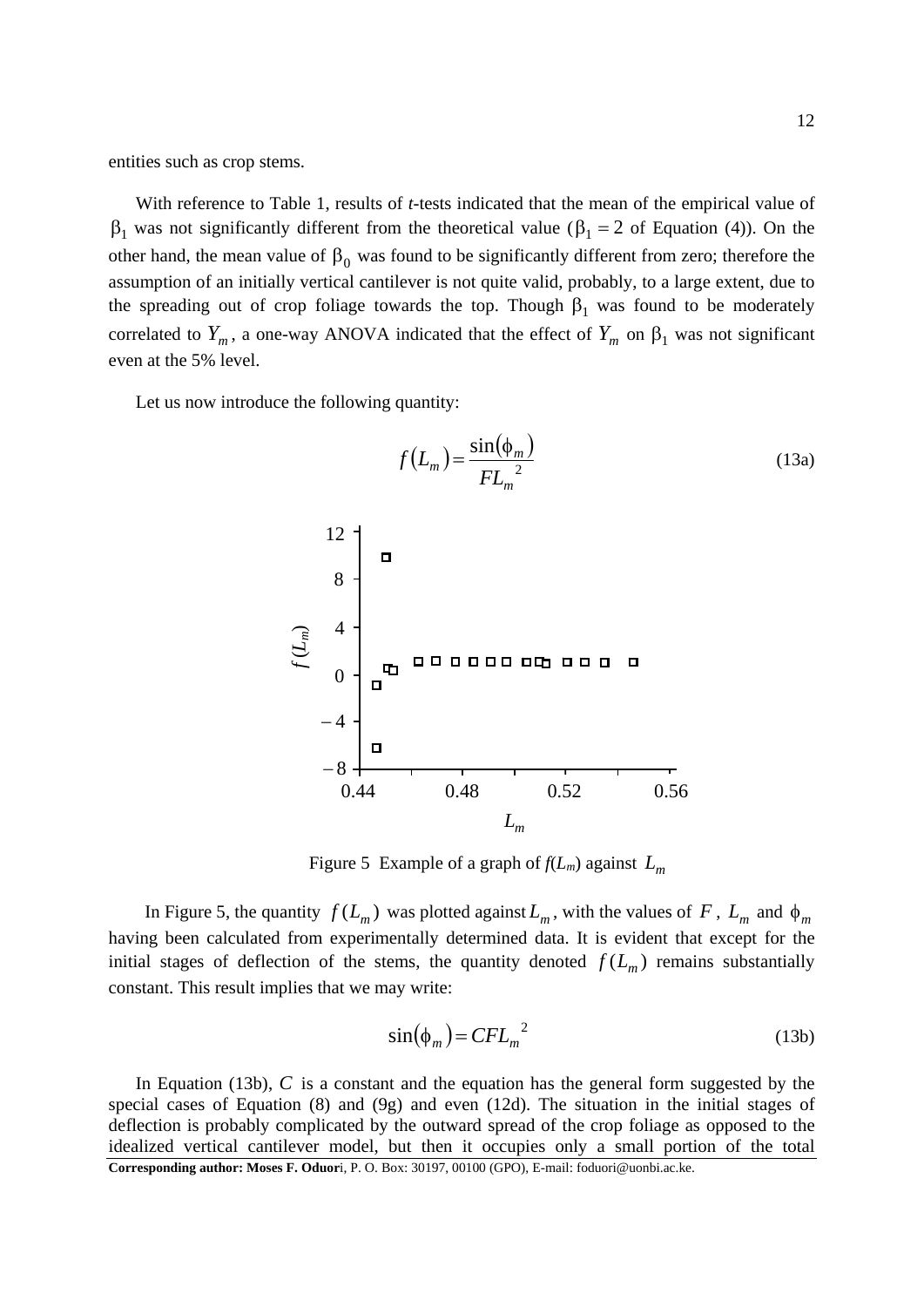deflection of the stems that is soon overtaken during the cycle of gathering of the crops by the reel.

It appears that the field data are in good agreement with the model, except for the initial stages of deflection. The equations derived from the model, which led to Equation (4) and Equation (13b), may therefore be tentatively applied to reel design and operation.

# **4 Applications**

### **4.1 Determination of reel stagger**

Application of crop stem deflection for the determination of combine harvester reel stagger, denoted  $Z<sub>r</sub>$  in Figure 6, has been presented and discussed elsewhere. The underlying postulate is that crop stems should be cut by the cutterbar at the moment when, or before, the velocity of the ascending deflecting tine bar becomes tangential to the curvature of the deflected stems. As a consequence, the following equation was derived (Oduori, 1994; Sakai, Inoue, and Oduori,, 1993a; Oduori, Sakai, and Inoue, 1993b; Oduori, Sakai, and Inoue, 1993, see Figure 7):

$$
\omega t_m = \cos^{-1} \left( \frac{R_0}{R} \cos \phi_m \right) + \pi + \phi_m \tag{14}
$$

This equation shall be seen to have a central role in the determination of reel stagger.



Figure 6 Relative positions of two successive tine bars

In Figure 7, the vertical distance labelled  $R_0$  is equal, in magnitude, to the reel advance per radian of rotation of the reel.

**Corresponding author: Moses F. Oduor**i, P. O. Box: 30197, 00100 (GPO), E-mail: foduori@uonbi.ac.ke.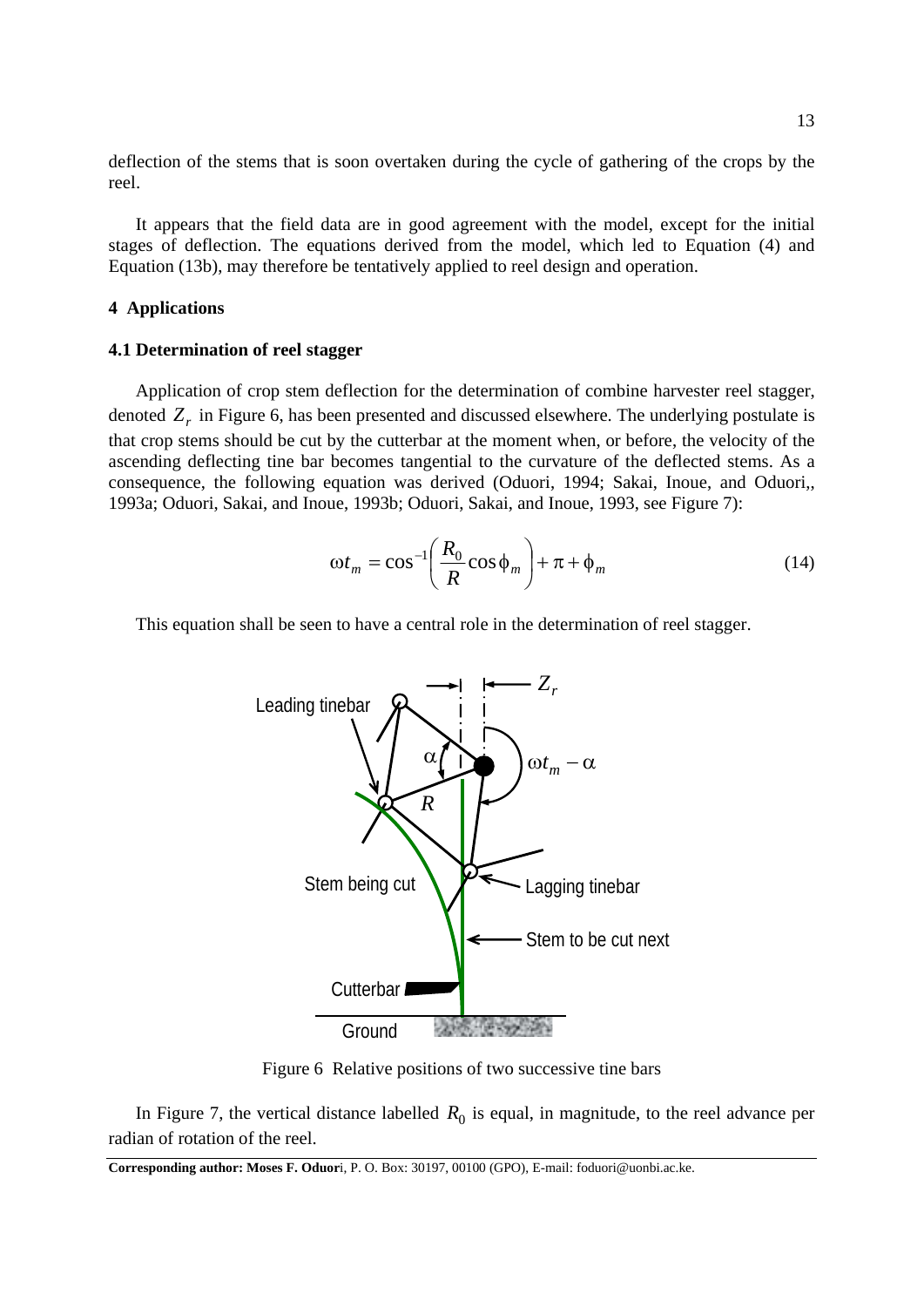

Figure 7 Relationship between stem deflection and reel kinematic parameters

# **4.2 Estimation of the appropriate number of tine bars on the reel**

Another possible application of the deflection of crop stems by the reel is in the estimation of the appropriate number,  $n$ , of tine bars that the reel should have. The principle is illustrated in Figure 6. The rationale is that as the stems deflected by the leading tine bar are cut the lagging tine bar should be in such a position as to support the stems that will be cut next; otherwise the possibility arises of the crop that is cut without being supported by the reel eventually being lost by falling to the ground ahead of header. In practice some stems are sandwiched between those deflected by the leading tine bar and those deflected by the lagging tine bar, but the effect of these, on the equations to be derived concerning the number of tine bars on the reel, has been neglected.

In Figure 6, it can be shown that:

$$
\alpha = \omega t_m - \pi - \sin^{-1}\left(\frac{Z_r}{R}\right) \tag{15a}
$$

Now, from Equation (14) and (15a), the following can be obtained:

$$
\alpha = \cos^{-1}\left(\frac{R_0}{R}\cos\phi_m\right) + \phi_m - \sin^{-1}\left(\frac{Z_r}{R}\right) \tag{15b}
$$

Furthermore, the number of tine bars on the reel can be calculated as follows:

**Corresponding author: Moses F. Oduor**i, P. O. Box: 30197, 00100 (GPO), E-mail: foduori@uonbi.ac.ke.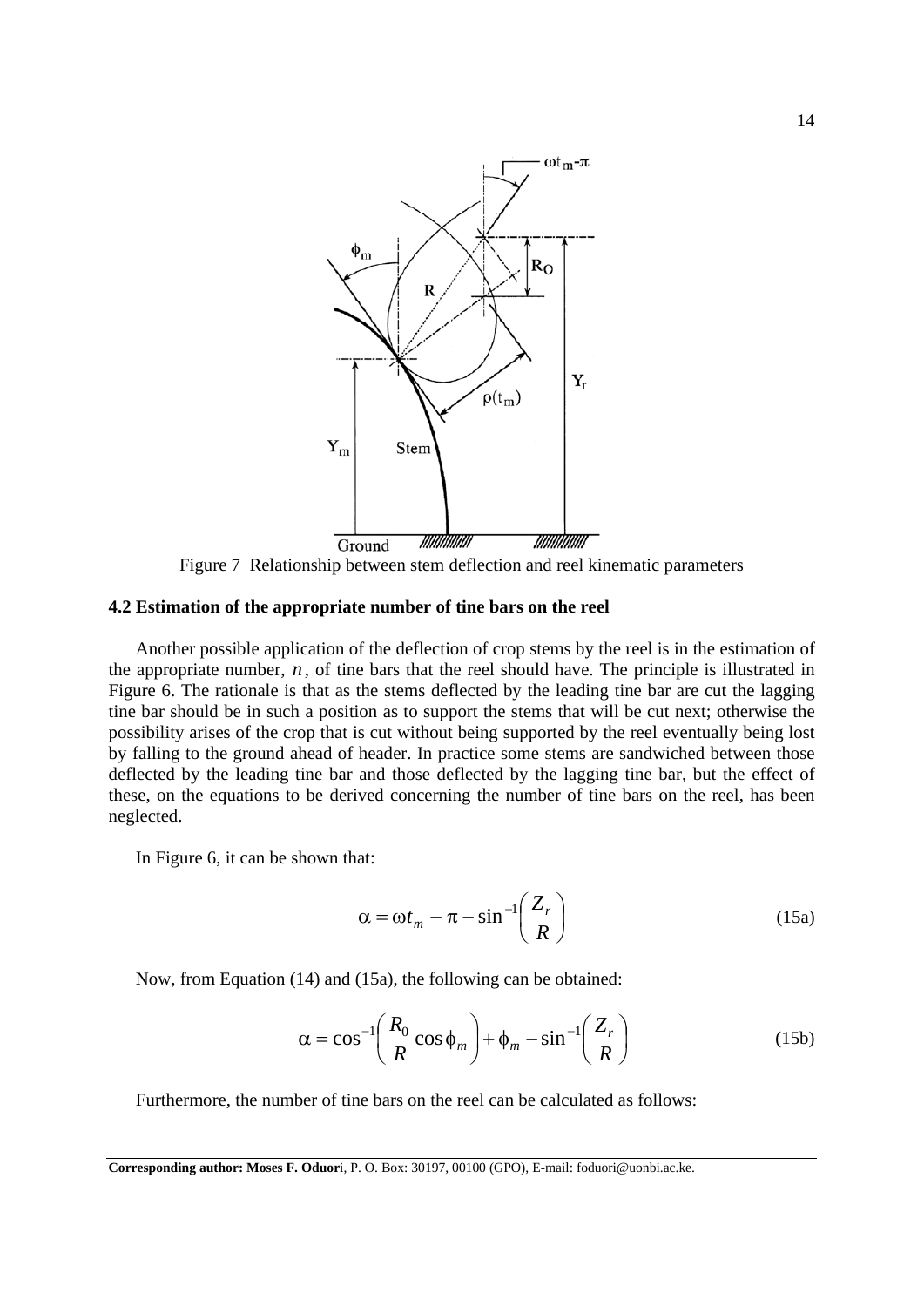15

$$
n = \frac{2\pi}{\alpha} \tag{16}
$$

The following points should be noted with regard to Equation (15b) and (16) above:

1) The interaction of stems sandwiched between the leading and lagging tine bars has been neglected as mentioned above.

2) Both  $\phi_m$  and  $Z_r$  vary with the type and condition of the crop. Therefore, the usefulness of Equation (15b) and (16) needs to be supported and validated by further research and acquisition of adequate empirical data.

3) Since *n* must be an integer, at best its calculated value is likely to be only an estimate.

Perhaps the best way to utilize Equation (14), (15a), (15b) and (16) would be to start with a known value of the number of tine bars on the reel, *n*, use Equation (16) to determine  $\alpha$  and then useEquation (14) and (15a) to determine the reel stagger,  $Z_r$ .

### **5 Conclusions**

1) A model of the deflection of a crop stem, as caused by the reel of a combine harvester, was developed.

2) Mathematical relations derived from the model have been evaluated against empirical data that were acquired through field measurement of the deflection of the stems of a *Japonica* rice crop. The model has been found to be in reasonable agreement with the empirical data, at least for the relevant experimental conditions.

3) The model, together with the equations of reel kinematics, have been applied for the determination of reel stagger. Because the calculated values depend on parameters that vary with the type and condition of the crop, their usefulness for commercial machine design purposes is unknown at the present time.

4) More extensive studies on crop stem deflection by the combine harvester reel are desirable. Particularly, studies involving more crops and wider ranges of the experimental conditions should be informative.

### **Nomenclature**

| $A_i, B_i$    | constant coefficients $(i = 0, 1, 2, )$ |
|---------------|-----------------------------------------|
| $\mathcal{C}$ | constant coefficient                    |
| E             | modulus of elasticity, $N/m^2$          |
| $\mathbf{F}$  | deflecting force, N                     |
|               | second moment of area, m <sup>4</sup>   |

**Corresponding author: Moses F. Oduor**i, P. O. Box: 30197, 00100 (GPO), E-mail: foduori@uonbi.ac.ke.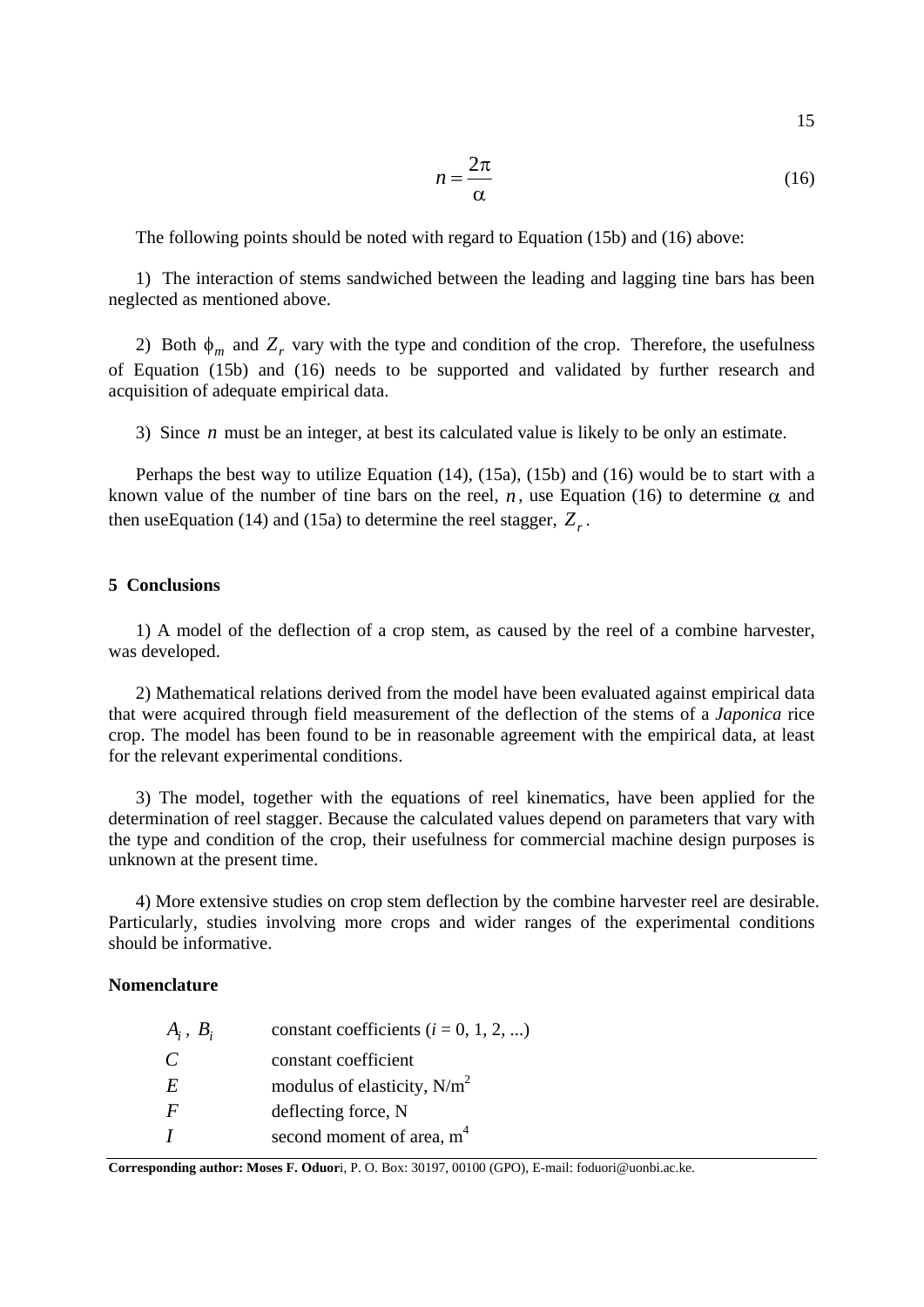| L, N             | coordinates perpendicular to, and parallel to the deflecting force,<br>respectively, m |
|------------------|----------------------------------------------------------------------------------------|
| m                | subscript implying maximum                                                             |
| M                | bending moment, N m                                                                    |
| $\boldsymbol{n}$ | appropriate number of tinebars on the reel                                             |
| r                | radius of curvature, m                                                                 |
| $\boldsymbol{R}$ | radius of reel, m                                                                      |
| $R_0$            | distance whose magnitude is equal to header advance per radian of reel                 |
|                  | rotation, m                                                                            |
| S                | length along the deflected cantilever, m                                               |
| t                | time, s                                                                                |
| Y, Z             | Cartesian coordinates in the plane, m                                                  |
| $Y_r$            | height of the axis of the reel above the ground, m                                     |
| Z                | deflection of the cantilever, m                                                        |
| $Z_{r}$          | reel stagger, m                                                                        |
| $\alpha$         | angular displacement between successive tine bars, rad                                 |
| $\beta_i$        | regression coefficients ( $i = 0, 1, 2, $ )                                            |
| $\phi$           | angular deformation of the deflected cantilever, rad                                   |
| $\rho(t)$        | position vector of the tine bar relative to the instantaneous centre of<br>rotation, m |
| $\omega$         | rotational velocity of reel, rad/s                                                     |

# **References**

Den Hartog, J. P. 1977. *Strength of Materials*. Dover Publications Inc., New York, USA.

- Hibbeler, R. C. 2008. *Mechanics of Materials*, 7<sup>th</sup> Edition. Prentice-Hall, Upper Saddle River, New Jersey, USA.
- Larson, R. E., R. E. Hostetler, and B. H. Edwards. 1994. *Calculus*, 5<sup>th</sup> Edition. D. C. Heath and Co., Lexington, Massachusetts, Toronto.
- Oduori, M. F., J. Sakai, and E. Inoue. 1993. Combine harvester reel stagger II: empirical study on crop stem deflection and application of the results for reel stagger determination. *Agricultural Mechanization in Asia, Africa and Latin America*, 24(4): 33-39.
- Oduori, M. F., J. Sakai, and E. Inoue. 1993b. An algorithm for combine harvester reel stagger determination based on reel kinematics and crop stem deflection. In *Proceedings of the International Conference for Agricultural Machinery and Process Engineering,* Vol. III: 704-713.Seoul, Korea, 19-22 October.

**Corresponding author: Moses F. Oduor**i, P. O. Box: 30197, 00100 (GPO), E-mail: foduori@uonbi.ac.ke.